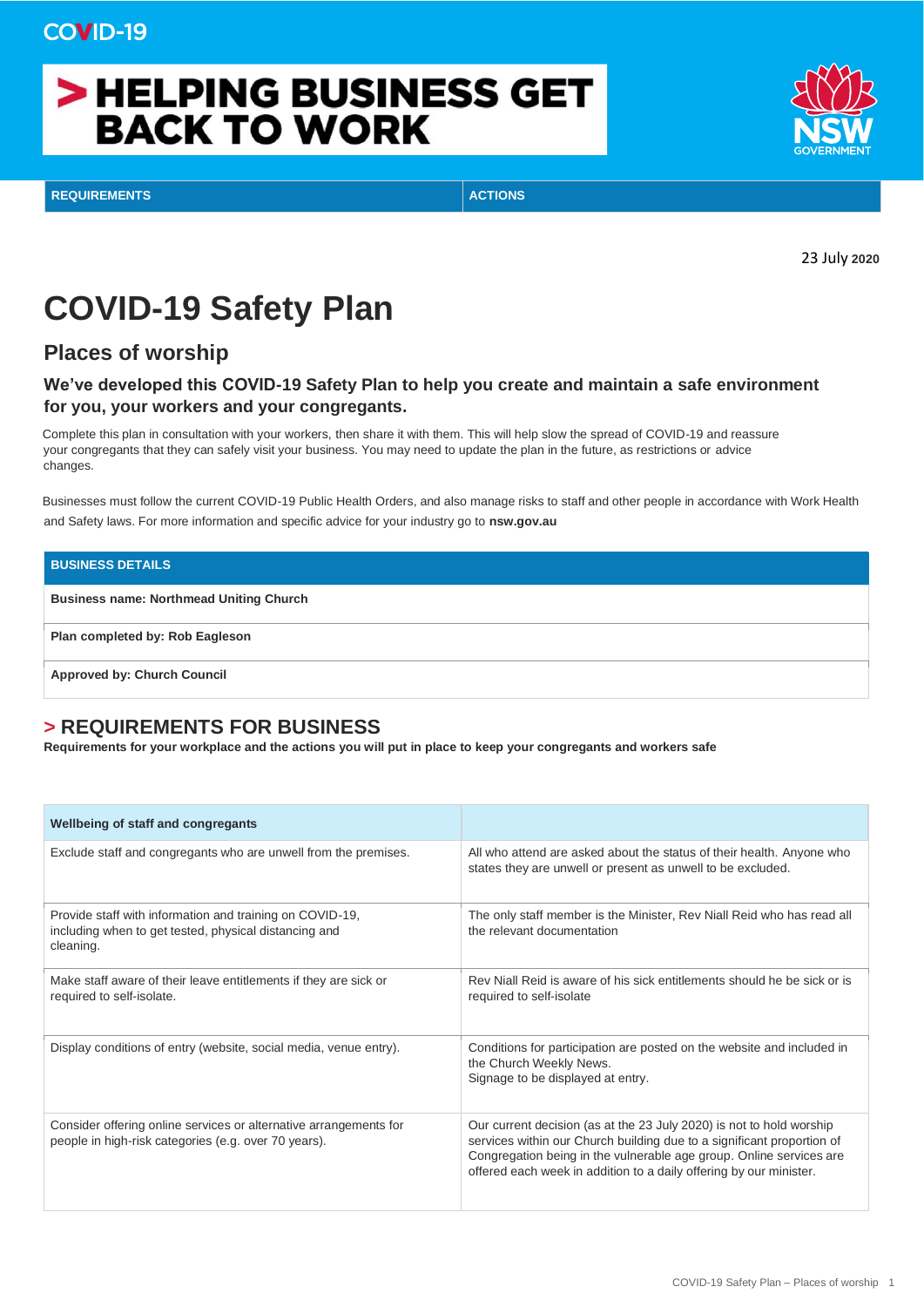| <b>REQUIREMENTS</b>                                                                                                                                                                                                                                                                                                                                                                                               | <b>ACTIONS</b>                                                                                                                                                                                 |  |
|-------------------------------------------------------------------------------------------------------------------------------------------------------------------------------------------------------------------------------------------------------------------------------------------------------------------------------------------------------------------------------------------------------------------|------------------------------------------------------------------------------------------------------------------------------------------------------------------------------------------------|--|
| <b>Physical distancing</b>                                                                                                                                                                                                                                                                                                                                                                                        |                                                                                                                                                                                                |  |
| Capacity must not exceed 50 visitors for a religious service, 50<br>guests for a funeral service (excluding the persons involved in<br>conducting the service), 20 guests for a wedding service<br>(excluding the couple, the persons involved in conducting the<br>service and the photographer and the videographer), or 50<br>visitors for private worship, to a maximum of one person per 4<br>square metres. | The main area of our Church building is 153.75 square metres,<br>thus allowing 38 people in this area. The upper level is just over<br>32 square metres, thus allowing an additional 8 people. |  |
| Use signage to communicate the maximum safe capacity.                                                                                                                                                                                                                                                                                                                                                             | Conditions for participation posted on the website and included in Church<br>Weekly News. Signage is at entry.<br>Signage communicating maximum safe capacity displayed.                       |  |
| Move or remove tables and seating as required.                                                                                                                                                                                                                                                                                                                                                                    | Only seating for maximum numbers allowed will be provided.                                                                                                                                     |  |
| Reduce crowding wherever possible and promote physical distancing.                                                                                                                                                                                                                                                                                                                                                | Physical distancing promoted                                                                                                                                                                   |  |
| Where reasonably practical, ensure staff maintain 1.5 metres<br>physical distancing at all times (including at meal breaks.)                                                                                                                                                                                                                                                                                      | Physical distancing promoted where practical                                                                                                                                                   |  |
| Use telephone or video for essential meetings where practical.                                                                                                                                                                                                                                                                                                                                                    | Zoom utilised where practical                                                                                                                                                                  |  |
| Review regular deliveries and request contactless delivery<br>and invoicing where practical.                                                                                                                                                                                                                                                                                                                      | Any regular deliveries are made to the Office in The Cottage.                                                                                                                                  |  |
| Have strategies in place to manage gatherings that<br>may occur immediately outside the premises.                                                                                                                                                                                                                                                                                                                 | Entry/exit plan to be in place                                                                                                                                                                 |  |
| Coordinate with public transport, where<br>reasonably practical, around strategies to<br>minimise COVID-19 risks associated with<br>transportation to and from the venue.                                                                                                                                                                                                                                         | Those attending, walk or come by car                                                                                                                                                           |  |
| Take measures to ensure drivers of courtesy vehicles<br>minimise close contact with passengers.                                                                                                                                                                                                                                                                                                                   | Those attending, walk or come by car                                                                                                                                                           |  |
| Avoid group singing or chanting and wind<br>instruments (such as flute, oboe or clarinet). Solo<br>singers should maintain at least 3 metres physical<br>distance from other people.                                                                                                                                                                                                                              | 3 metre distance for solo singers. Band repositioned.<br>No congregational singing                                                                                                             |  |